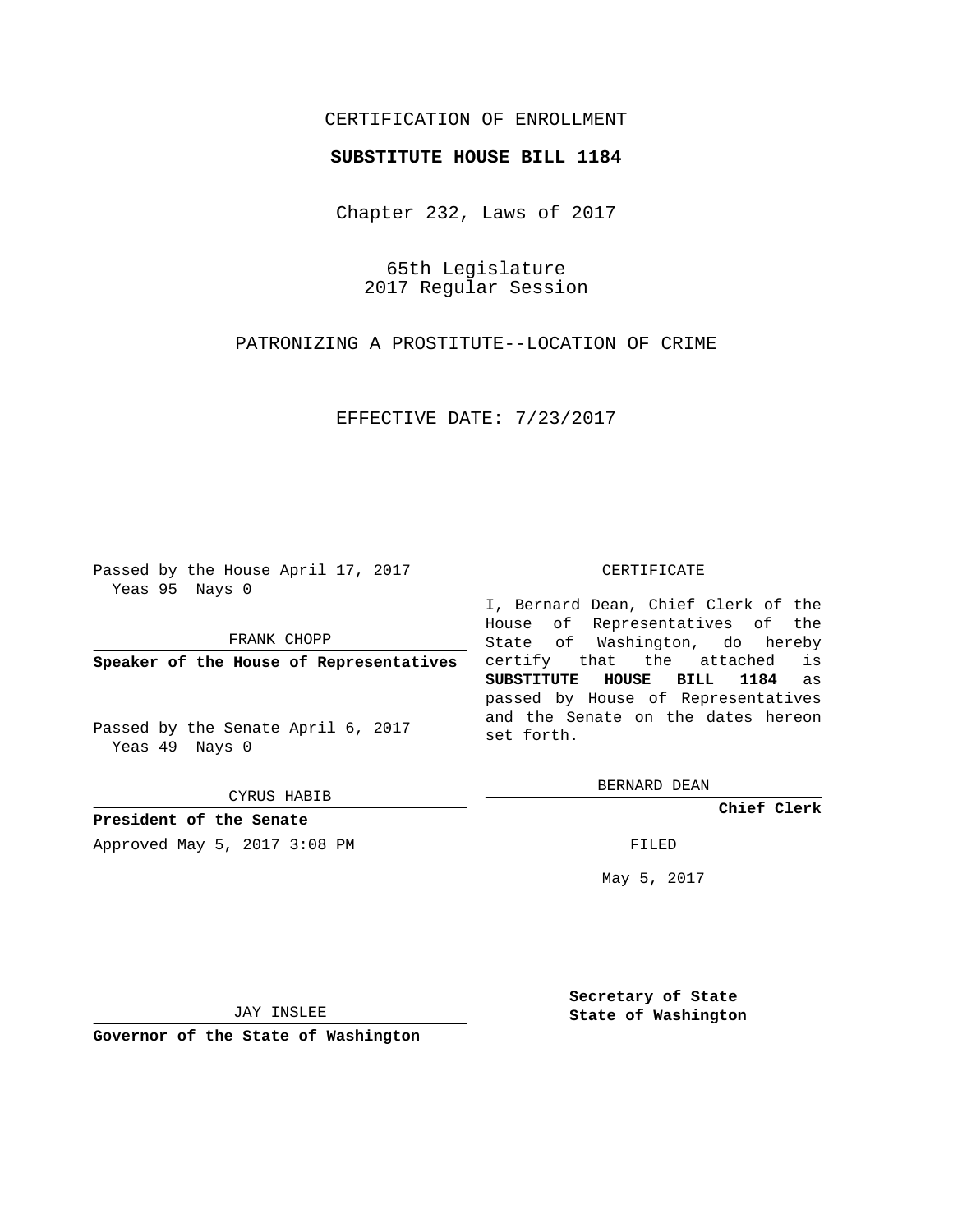## **SUBSTITUTE HOUSE BILL 1184**

AS AMENDED BY THE SENATE

Passed Legislature - 2017 Regular Session

# **State of Washington 65th Legislature 2017 Regular Session**

**By** House Public Safety (originally sponsored by Representatives Orwall, Griffey, Klippert, McCabe, Senn, Gregerson, Pellicciotti, Jinkins, Irwin, Wylie, Kilduff, McBride, Bergquist, Fey, Smith, Stanford, and Hudgins)

READ FIRST TIME 01/24/17.

1 AN ACT Relating to patronizing a prostitute; amending RCW 2 9A.88.110; and prescribing penalties.

3 BE IT ENACTED BY THE LEGISLATURE OF THE STATE OF WASHINGTON:

4 **Sec. 1.** RCW 9A.88.110 and 1988 c 146 s 4 are each amended to 5 read as follows:

6 (1) A person is guilty of patronizing a prostitute if:

7 (a) Pursuant to a prior understanding, he or she pays a fee to 8 another person as compensation for such person or a third person 9 having engaged in sexual conduct with him or her; or

10 (b) He or she pays or agrees to pay a fee to another person 11 pursuant to an understanding that in return therefor such person will 12 engage in sexual conduct with him or her; or

13 (c) He or she solicits or requests another person to engage in 14 sexual conduct with him or her in return for a fee.

 (2) The crime of patronizing a prostitute may be committed in more than one location. The crime is deemed to have been committed in 17 any location in which the defendant commits any act under subsection  $(1)(a)$ ,  $(b)$ , or  $(c)$  of this section that constitutes part of the crime. A person who sends a communication to patronize a prostitute is considered to have committed the crime both at the place from 21 which the contact was made pursuant to subsection  $(1)(a)$ ,  $(b)$ , or  $(c)$